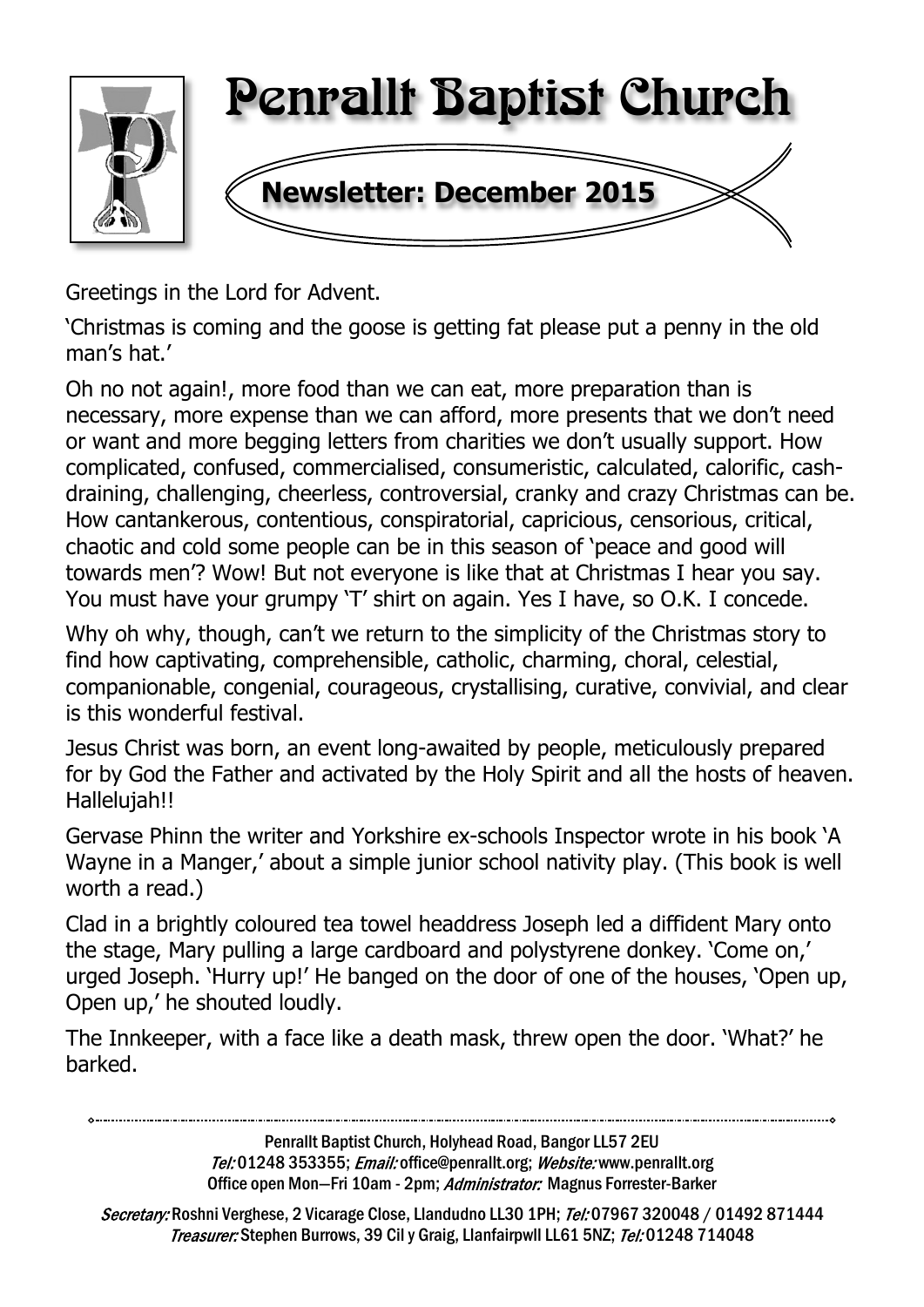'Have you any room?' 'No!' 'You have,' 'I haven't!' The dialogue continued with Joseph explaining that they had travelled 'all ta night, up and down those sand dunes, through dusty towns, over hills, in and out of rivers. We're fit to drop.' Mary stared at the audience, completely motionless. Having been told firmly by the Innkeeper that he still had no room and they couldn't park the donkey there! Joseph tried a new tack. 'She's having a babby, tha knaws.' 'Well, I can't help that, it's nowt to do with me.' 'I know', replied Joseph sighing as he turned to the audience, 'and it's nowt to do with me neither.' The writer goes on to say that to the children's surprise, 'great guffaws of laughter came from the audience.'

What a good job that Christ's coming was, 'nowt to do with us.' How wonderful that God's son came as a vulnerable baby and the outcast shepherds and gentile astrologers were some of the first to know. I doubt I've had done it like that! Right from the beginning it was for sinners He came so thank God that now it is to do with us and we need to make room for the Christ child this Advent and Christmas for He is the reason for the season.

Some Christian families give each other a cow, goat or some chickens at Christmas under arrangements made by aid agencies to donate these animals to poorer third world families. (Be assured, you only receive a picture of the animal on a Christmas card.) Alternatively give a book, like the one mentioned above, and then the recipient, having read it, can pass it on to others. This year let's keep Christmas simple and emphasise the giving rather than the receiving. What do you want for Christmas!!!!

'But when the time had fully come, God sent His Son, born of a woman, born under law, to redeem those under law, that we might receive the full rights of sons.' Galatians 4 v 4.

Blessings.

Geoff

#### A fun exercise for Advent

Using 'dingbats' we trace the story of the coming of Jesus the Messiah through the Intertestamental period and John the Baptist. If you would like a copy to have a go, see Geoff Birch. The definitive answers will be revealed during the evening carol service on December 20th.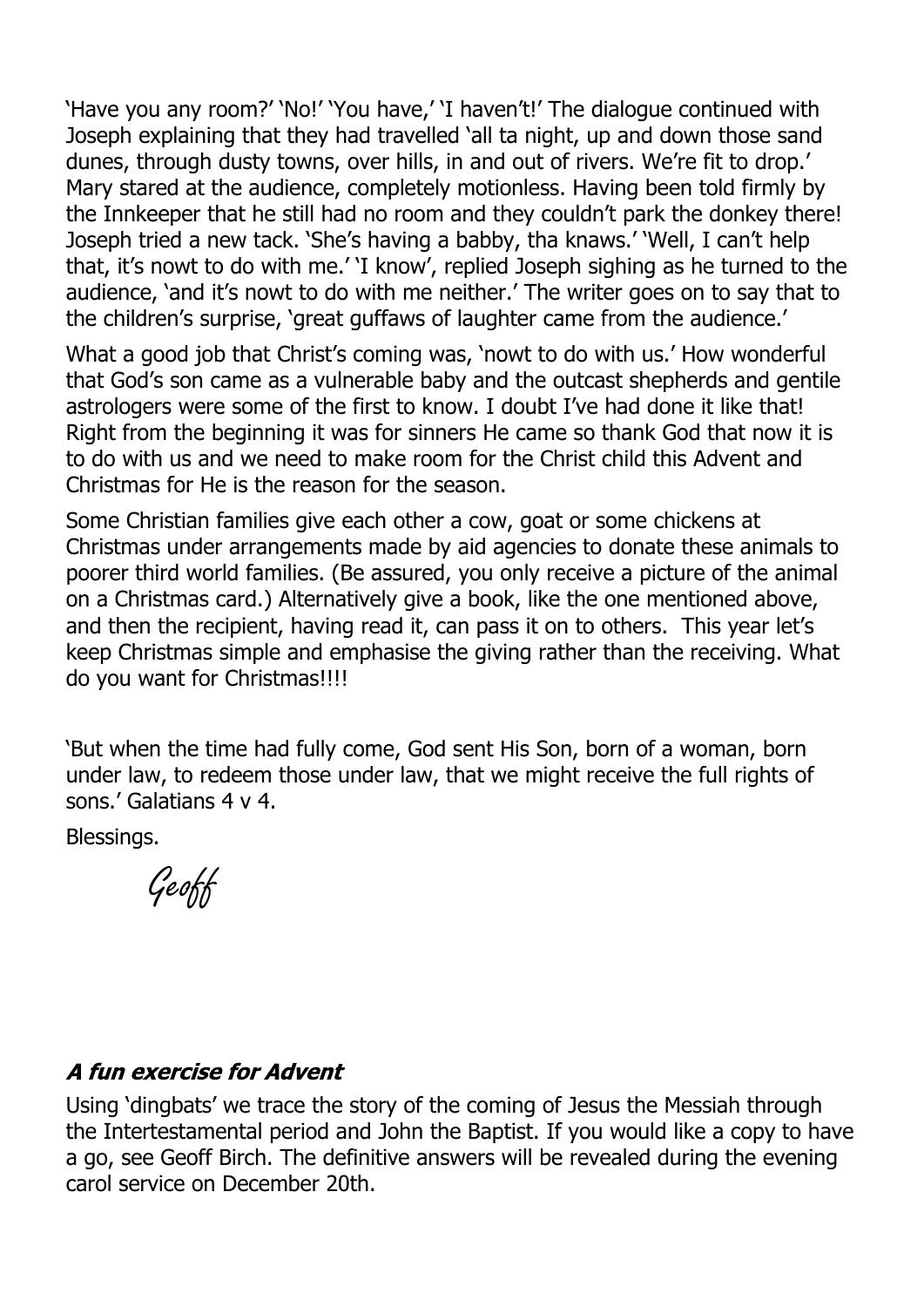### **Services This Month:**

All our speakers this month are members of Penrallt.

#### **6 December**

10:30am Speaker: Diane Holmes New Beginnings #7: Matthew 2. **"For I know the plans I have for you" declares the Lord** 6:00pm Communion Service Speaker: James Goodman **Walking gently in a topsy-turvy world** Gifts of the Spirit #8: Galatians 6:1-10.

#### **13 December**

10:30am Sunday School Christmas Service.

6:00pm Upper Bangor Community Carols by Candlelight.

With singing led by our music ensemble, and the participation of choirs and community groups who share Canolfan Penrallt with us, we hope to make this the highlight of Upper Bangor's Christmas every year. Join us for a very special evening.

#### **20 December**

10:30am Speaker: Deb Stammers

New Beginnings #8: Luke 2:8-20.

6:00pm Lessons and Carols for Christmas led by Geoff Birch.

#### **Friday 25 December**

10:30am Christmas morning family service led by Bob Woods.

#### **27 December**

10:30am Family Service and Communion. Speaker: Geoff Birch

**Old People still have their Uses** New Beginnings #9: Luke 2:25-38.

6:00pm Testimony Service led by Andrew March.

**Good news of great joy!**

Has anything, happened to make you grateful to God our Father this year almost past?

Have you any miracles to report?

Can you testify to God's saving grace this year?

The last Sunday evening of the year will be an evening of testimony and witness to the Lord's goodness to us as a church and to us as individuals. Please do come ready to share what He has done for us, we will be worshiping and sharing during the evening worship. Come ready to share, rehearse what Jesus means to you and what He has done this year for you.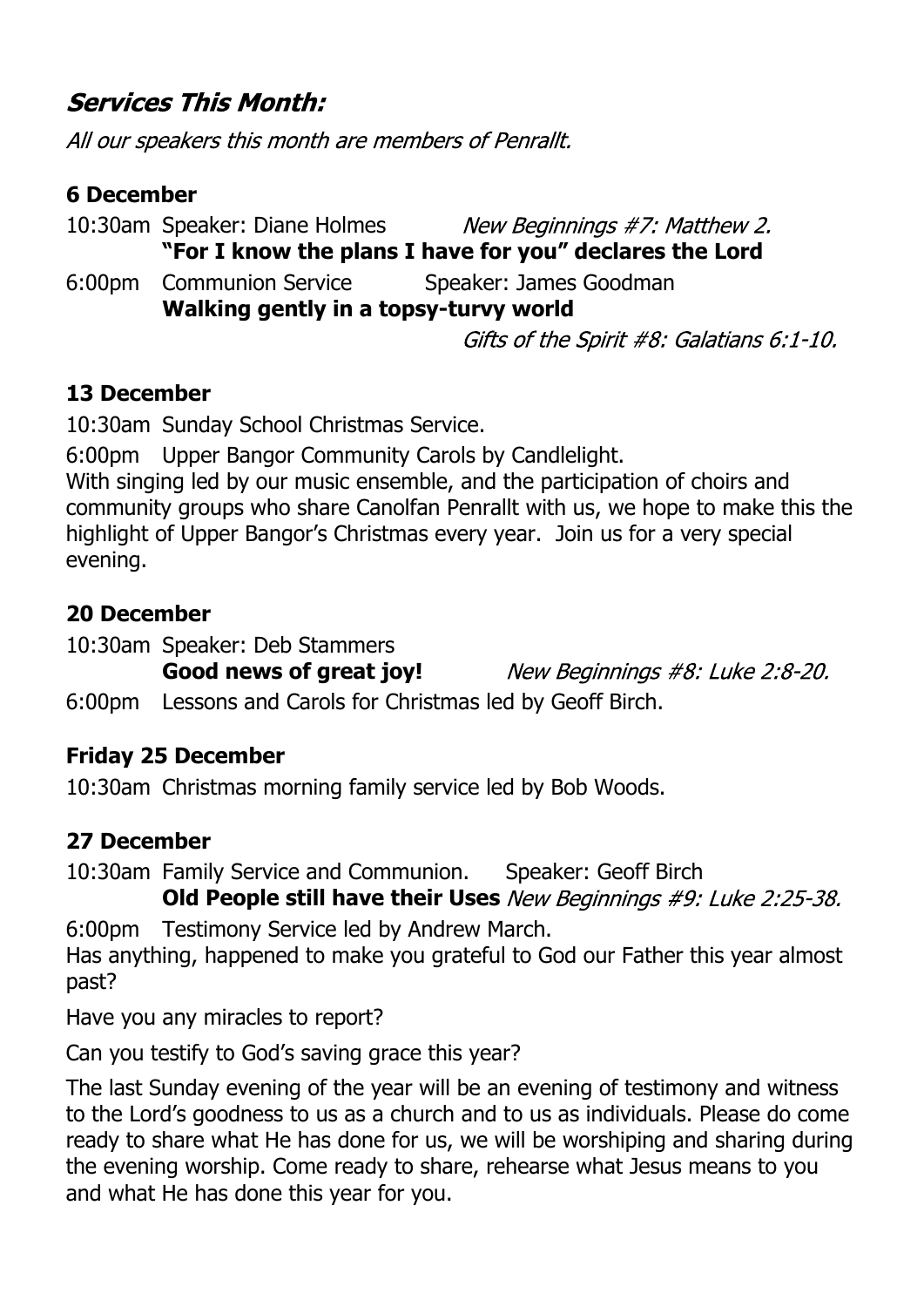# **Dates For Your Diary:**

| <b>Wednesday 2</b>  | 10:30am            | Men's prayer meeting followed by coffee in<br>Options.                                 |  |
|---------------------|--------------------|----------------------------------------------------------------------------------------|--|
|                     | 7pm                | Prayer Ministry taster session at Penrallt.                                            |  |
| <b>Saturday 5</b>   | 2pm                | Cytûn Carol Singing at Bangor Town Clock (part of<br>the Bangor Festive Celebrations). |  |
| <b>Sunday 6</b>     | 2:15 <sub>pm</sub> | Carol Service at Plas Garnedd residential home in<br>Llanberis.                        |  |
| <b>Monday 14</b>    | 10:30am            | Church walk at Ogwen Bank followed by tea and a<br>slideshow at Penrallt (c. 3pm).     |  |
| Wednesday 16 3:15pm |                    | Carol Service at Haulfre residential home in<br>Llangoed.                              |  |
| <b>Friday 18</b>    | $6 - 7$ pm         | Cytûn Carol Singing at Morrisons.                                                      |  |

Please see the Noticeboard section of this newsletter for more about most of these events.

#### **News of People:**

Condolences to the family of **Joanne Hooker** (née Webster), a former Penrallt member who died last month following a long illness. Many Penrallt members attended the funeral.

Condolences also to the family of **Rosalyn Kersey**, who are very grateful for the care we showed her over many years. Special thanks to those who helped to provide the funeral tea.

Please keep **Tony and Joan Mason** and **Phil and Eileen McKenna** in your prayers. Eileen is expected to have a hip operation in January.

**Peter and Susan Cousins** have now moved house. Their new address is: 22 Beckett Close, Rhos on Sea, Colwyn Bay LL28 4DX. Please hold them in your prayers as they settle into a new phase of their life.

#### **Children's Birthdays in December:**

14<sup>th</sup>: Lowri Brook 23rd: Finley Lemon 29<sup>th</sup>: Anna Walker

# **Mince Pies:**

As usual our Christmas events, and especially the community carol service on 13th December, will be accompanied by a mountain of mince pies. If you would like to contribute some mince pies, please let Mari Kelso (421783) know as soon as possible so that we have a good idea how many to expect and please bring the pies themselves on, or just before, the day. Helpers for the kitchen are also needed so if you would like to volunteer for this, please speak to Mari.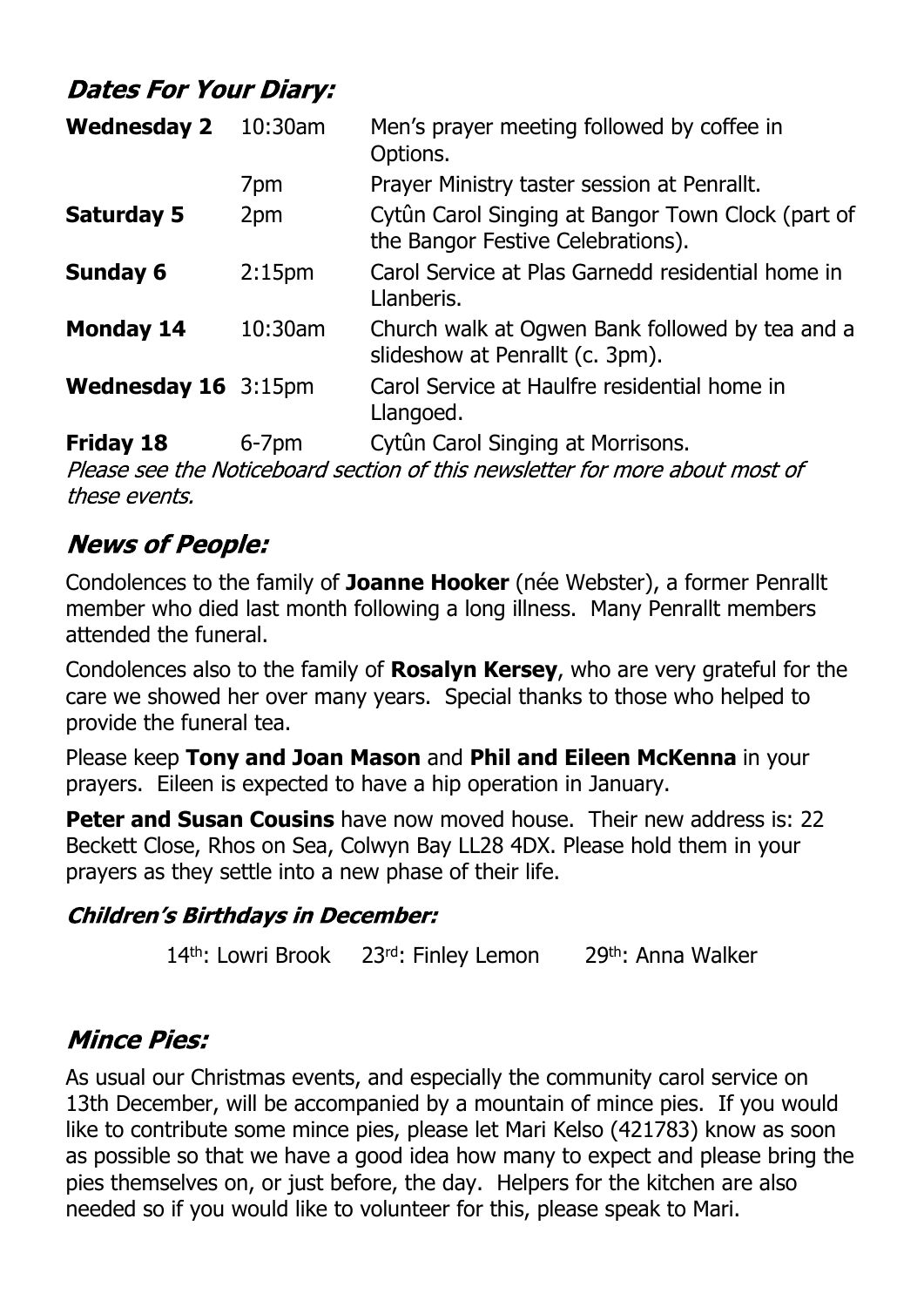# **Weekday Events:**

Please check with the contact people when there are meetings this month. HG = Home Group

| <b>Day</b> | <b>Time</b>        | <b>Details</b>                                  | <b>Contacts</b>                            |
|------------|--------------------|-------------------------------------------------|--------------------------------------------|
| <b>Tue</b> | 7:30 <sub>pm</sub> | HG, Nilgiri                                     | Joan Beer (353874)                         |
| <b>Tue</b> | 7:30 <sub>pm</sub> | <b>HG Tyddyn Isaf</b><br>(Menai Bridge)         | <b>Magnus Forrester-Barker</b><br>(717570) |
| <b>Wed</b> | 2:00 <sub>pm</sub> | HG, Carers                                      | Carol Morris (208407)                      |
| <b>Wed</b> | 7:30pm             | HG, Bethesda                                    | Jon & Deb Stammers (602868)                |
| <b>Wed</b> | 7:30 <sub>pm</sub> | HG, Nomads                                      | Pat & Roger Borlace (713146)               |
| <b>Thu</b> | 10:30am            | HG, Llanfairpwll (am)                           | Sue & Lawrence Moss (713793)               |
| <b>Thu</b> | 7:30 <sub>pm</sub> | HG, Llanfairpwll (pm)                           | Sue & Lawrence Moss (713793)               |
| <b>Fri</b> | 10:30am-12pm       | <b>Cheeky Monkeys</b><br>(parent/toddler group) | Ceri Walker (07581 452098)                 |
| <b>Fri</b> | 10:30am-12:30pm    | HG, Maes y Dref                                 | Anne Collis (353173)                       |
| <b>Sat</b> | 8:30am             | <b>Prayer Meeting</b>                           |                                            |

# Noticeboard:

#### **◊ Alpha: January 2016**

We are planning an Alpha Course for next year, starting in late January and running through to early May. Publicity material such as posters, invitations, car stickers and small handouts will be available in December. However, a really good way to advertise the course is to talk about it with your family, friends, neighbours, work colleagues and anyone else not listed! **Pray for opportunities** to do just that and you'll be surprised at how God answers your prayers. **NOW** is a brilliant time to start getting alongside people and introduce them to the idea of Alpha. If you would like to chat about this, or feel that you would like to be involved in the course, either as a helper, or as a guest on the course, please contact either Lawrence Moss on 01248 713793 / lemoss@wennol22.plus.com or Roshni Verghese on 07967 320048 / vergheseroshni@hotmail.com.

Also remember that **the run up to Alpha has already started** because each week there's an opportunity to **pray specifically for Alpha via the prayer diary.** Please be encouraged to pray for Alpha wherever you are and whenever you can. **You will be doing what Jesus did** – John 17:20 records him praying "My prayer is not for them (his disciples) alone. I pray also for those who will believe in me through their message". Please remember to pray for those involved in preparing for the course (Bryan Collis, Gwen Hicks, Pat MacKenzie, Andrew March, Lawrence Moss, Cath Owen, Brian Wheatcroft, Ellen Wilson, Roshni Verghese).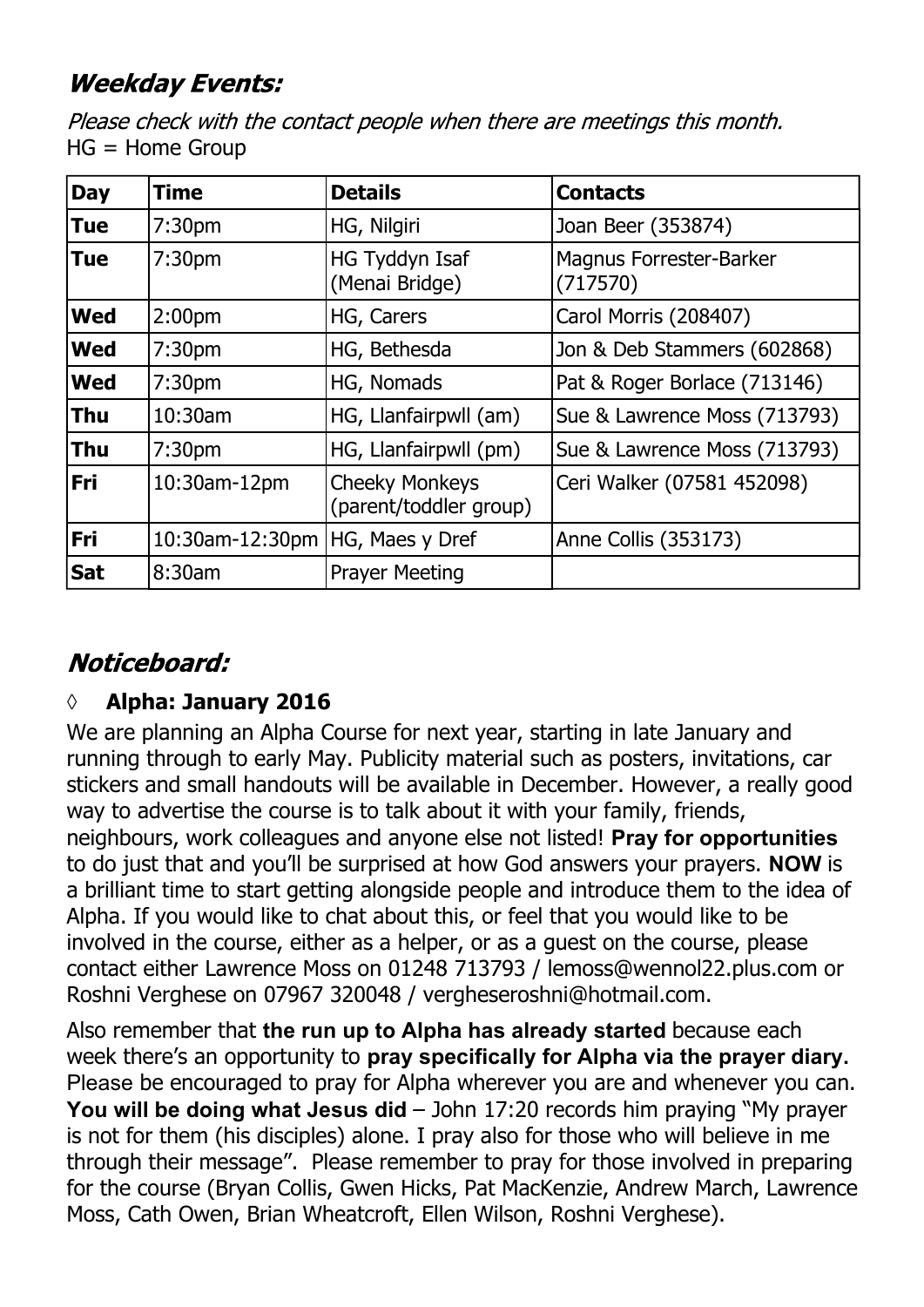#### *◊* **Carol Singing with Cytûn**

#### 5th and 18th December

10:30am

We will be singing carols at Bangor Town Clock from 2pm on Saturday 5th December (as part of the Festive Celebrations) and at Morrisons between 6 and 7pm on Friday 18th December. Please come and join in - let Bangor people know we exist and want to Praise God for Christmas. Musicians for both events are also needed; if you can help, please speak to Sarah Jackson (714799).

#### **◊ Christmas Cards**

Instead of sending Christmas cards to everyone at Penrallt, why not send one to the whole church & make a donation to BMS? There will be a board up in the hall in December to display cards to the church.

#### **◊ Christmas Fair**

Thanks to everyone who took part in the Christmas Fair last month, and especially to those who helped to run it. A total of around £760 was raised towards the work of Chris & Anna Hembury with Hull Youth for Christ and Duncan & Trudie Tough with Wycliffe in Papua New Guinea.

#### *◊* **Church Lunch**

#### **Sunday 6th December**

Monday 14th December

Please bring enough buffet style food for yourselves and one or two others.

#### *◊* **Church Walk**

Meet in the lay-by next to the entrance to Ogwen Bank Caravan Park on the A5 just south of Bethesda, grid ref: SH627654. If the weather is fair we will do a 5 mile circular walk in Nant Ffrancon, which climbs gradually up the lower slopes of the Carneddau with superb views of the northern and eastern cwms of the Glyderau. The return route is along the new cycleway. If it's too wet, windy or cold we could limit ourselves to a walk along the bridleway next to the river. You will need to wear walking boots and bring a picnic lunch. There are no toilets on the route, but you could visit the public toilet in the middle of Bethesda on your way to the meeting point.

After the walk we'll go to Penrallt for a cup of tea and cake in the Twrgwyn room, and Roger Malone will show photographs we've taken of our walks. If you've taken some during the year, could you please let him have them, either by e-mail or on a memory stick. We expect to arrive at about 3pm, so if you can't come on the walk you'd be welcome to come to see the pictures. For more information, contact Roger & Pat Borlace (01248 713146).

#### *◊* **Men's Prayer Meeting Wednesday 2nd December**  $10:30$ am

Time spent in prayer will be followed by coffee in Options. All men are welcome.

#### **◊ Pastoral Help**

If you have issues of concern about your own or someone else's welfare, please contact a member of the Pastoral Care team: Pat Borlace (713146); Adrienne Ferrada; Gwen Hicks; Geoff Moore (410582); Lawrence Moss (713793); Judy Stammers (364394); Helen Thomas (600174).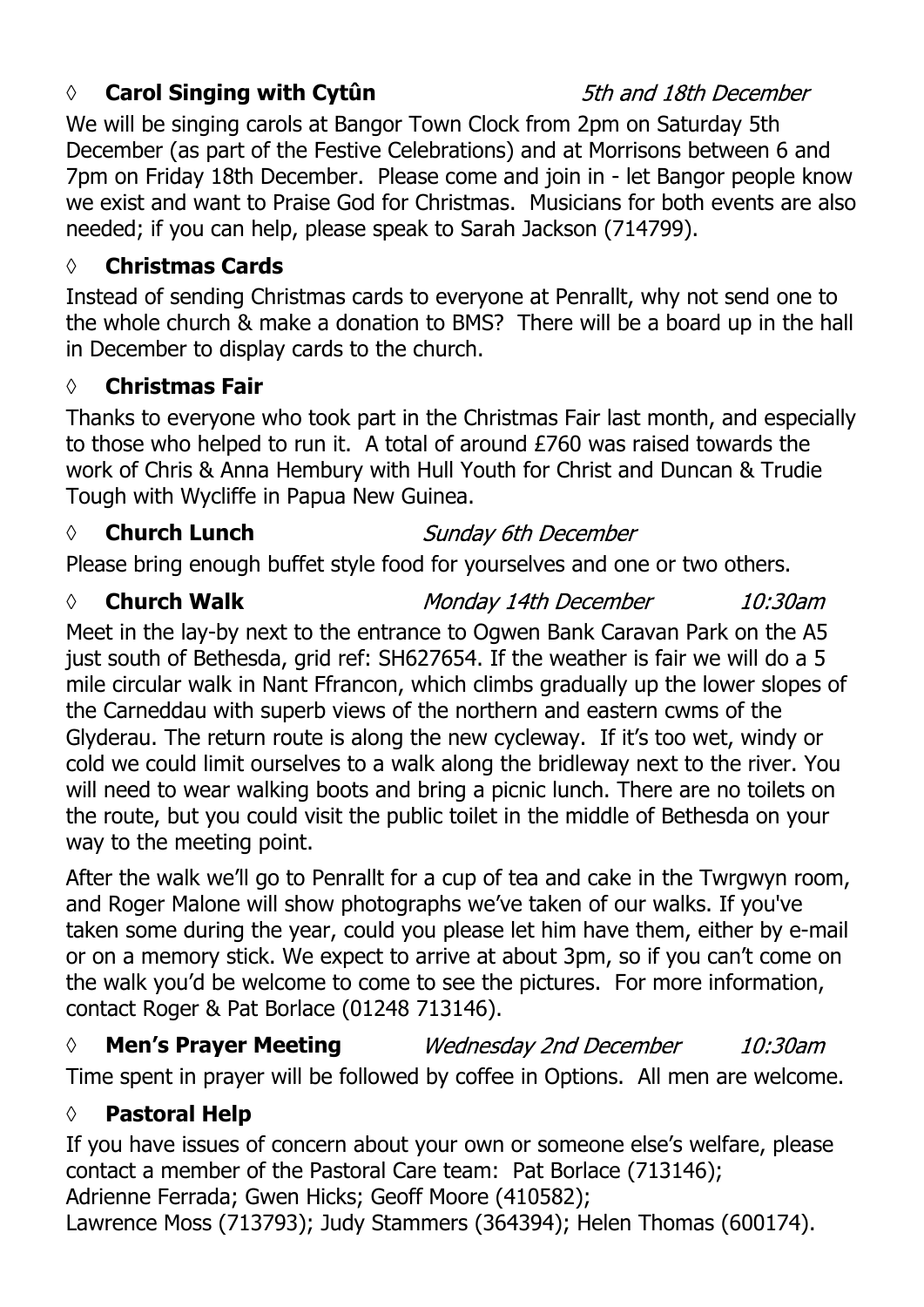### **◊ Pray for Penrallt Every Day**

We believe in prayer and encourage people to pray. You can send prayer request to our electronic diary via office@penrallt.org (there are also prayer cards in the church porch that you can fill in). Better still, you can receive the prayer diary straight to your inbox every Monday by emailing the office now and requesting to be put on the list. For more immediate and interactive sharing of prayers, search on Facebook for *Penrallt Prayer Point* and send a request to join our group.

#### *◊* **Prayer Ministry Taster Session** 7<sub>pm</sub>

There will be a series of teaching and practice sessions on Prayer Ministry beginning early next year. If you think God might use you in this area of ministry please come to the taster session on 2nd December at Penrallt, starting at 7pm. If you are interested but not sure do come along anyway, you will be very welcome.

#### **◊ Rough Sleepers**

The church's policy is not to give money directly to the rough sleepers in Upper Bangor. Be warned that some of them can be aggressive. You will find brown envelopes in the porch for a gift that will buy meal vouchers which are distributed to rough sleepers by the Cathedral.

#### **◊ Sunday Afternoon Services**

We visit residential homes in the area once a month on a Sunday afternoon, alternating between Haulfre (in Llangoed, on Anglesey, starting at 2:15pm) and Plas Garnedd (in Llanberis, starting at 2:45pm), usually on the first Sunday. This month we are due to visit Plas Garnedd on **Sunday 6th December** to sing carols. So that Haulfre doesn't get left out of the Christmas Celebrations, we are planning to go there for an extra visit to sing carols on **Wednesday 16th December** at 3:15pm. Please see the relevant weekly news sheets or check with the church office for confirmation that both events are happening.

# **From the Church Office:**

Please note that the office will be closed from Wednesday 23rd December and will re-open on Monday 4th January. Because of this, the deadline for the January newsletter is slightly earlier than usual (see below) and there will be no prayer diary during the week of 27th December.

May we take this opportunity to wish you a joyful Christmas and a blessed new year.

**Deadline for next month's newsletter:** Tuesday 15th December. Please sent information to Magnus (office@penrallt.org; 01248 353355). All notices should be submitted in writing (preferably by email) as early as possible.